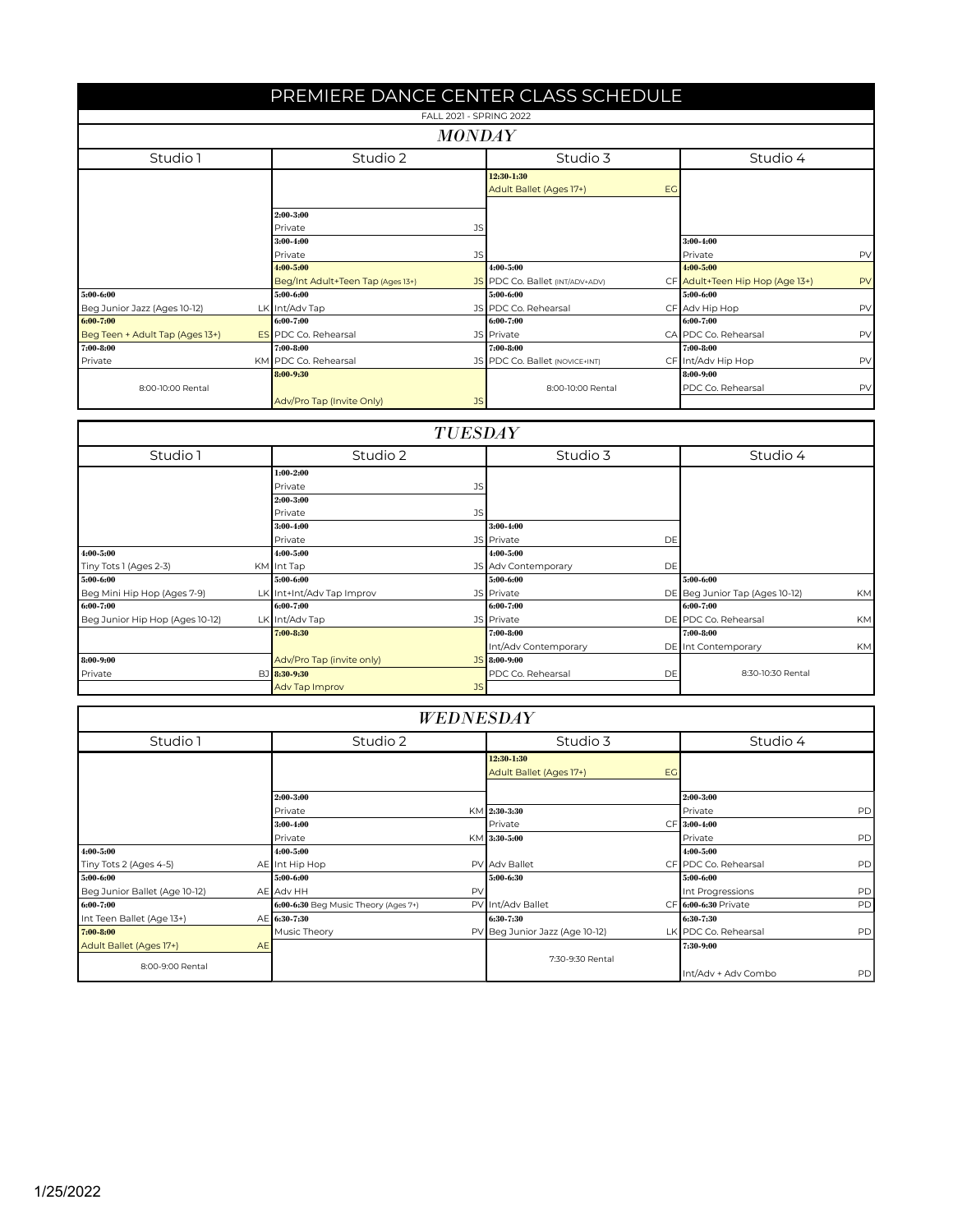| <b>THURSDAY</b>          |                              |                   |                                               |  |  |  |  |  |
|--------------------------|------------------------------|-------------------|-----------------------------------------------|--|--|--|--|--|
| Studio 1                 | Studio 2                     | Studio 3          | Studio 4                                      |  |  |  |  |  |
| 3:00-4:00                |                              |                   |                                               |  |  |  |  |  |
| Private<br>DE            |                              | 3:30-5:00         |                                               |  |  |  |  |  |
| 4:00-5:00                | 4:00-5:00                    |                   | 4:00-5:00                                     |  |  |  |  |  |
| Private                  | DE Int/Adv Progressions      | PD Adv Ballet     | <b>KK</b><br>AE Int Jazz                      |  |  |  |  |  |
|                          |                              | 5:00-6:00         | 5:00-6:30                                     |  |  |  |  |  |
|                          |                              | Int Ballet<br>AE  |                                               |  |  |  |  |  |
|                          | 6:00-7:00                    | 6:00-7:30         | Int/Adv + Adv Jazz (last 30 Adv)<br><b>KK</b> |  |  |  |  |  |
| 6:30-7:30                | PDC Co. Rehearsal<br>DE      |                   | 6:30-7:30                                     |  |  |  |  |  |
| Beg Teen Jazz (Ages 13+) | KK 7:00-7:30 Private         | DE Int/Adv Ballet | AE Adv Progressions<br><b>PD</b>              |  |  |  |  |  |
|                          | 7:30 8:30                    | 7:30-8:30         | 7:30 8:30                                     |  |  |  |  |  |
|                          | Private                      | BJ Company        | C/P/D/K Beg Teen Ballet (Ages 13+)<br>AE      |  |  |  |  |  |
|                          | 8:30-9:30                    | 8:30-9:30         | 8:30-9:30                                     |  |  |  |  |  |
|                          | Beg Teen Contemp. (Ages 13+) | DE Private        | <b>PD</b><br><b>KK</b> Private                |  |  |  |  |  |

|                                |       | <b>FRIDAY</b>                  |                                              |                                         |
|--------------------------------|-------|--------------------------------|----------------------------------------------|-----------------------------------------|
| Studio 1                       |       | Studio 2                       | Studio 3                                     | Studio 4                                |
|                                |       |                                | 10:00 11:00<br>Adult Ballet (Ages 17+)<br>EG |                                         |
|                                |       | 4:00-5:00<br>PDC Co. Rehearsal | 4:00-5:00<br>KK/CF Improv                    | 4:00-5:00<br>DE PDC Co. Rehearsal<br>AG |
| 5:00-6:00                      |       | 5:00-6:00                      | 5:00-6:00                                    | 5:00-6:00                               |
| Beg Acro (Age 6+)              |       | PD Private                     | KK Int/Adv Acro (Age 7+)                     | DE Private<br>AG                        |
| 6:00-7:00                      |       | 6:00-7:00                      | 6:00-7:00                                    | 6:00-7:00                               |
| Beg Mini Ballet (Age 7-9)      |       | CF/PD Private                  | KK Int Acro (Age 6+)                         | DE Private<br>AG                        |
| 7:00-8:00                      |       | 7:00-8:00                      | 7:00-8:00                                    | 7:00-8:00                               |
| Int Ballet                     |       | CF/PD Private                  | DE PDC Co. Rehearsal                         | KK/CF Private<br>AG                     |
| 8:00-9:00<br>PDC Co. Rehearsal | CF/PD |                                | 8:00-10:00 Rental                            |                                         |

|                              |    |                      |           | <b>SATURDAY</b>                       |           |                             |    |
|------------------------------|----|----------------------|-----------|---------------------------------------|-----------|-----------------------------|----|
| Studio 1                     |    | Studio 2             |           | Studio 3                              |           | Studio 4                    |    |
|                              |    |                      |           | 9:00-12:00                            |           |                             |    |
| 10:00-11:00                  |    |                      |           |                                       |           |                             |    |
| Tiny Tots 1 (Ages 2-3)       | HO |                      |           | Privates (every other week)           |           |                             |    |
| 11:00-12:00                  |    | 11:00-12:00          |           |                                       |           |                             |    |
| Tiny Tots 2 (Ages 4-5)       |    | HO Private           | <b>JS</b> |                                       | <b>KK</b> |                             |    |
| 12:00-1:00                   |    | 12:00-1:00           |           | 12:00-1:00                            |           | 12:00-3:00                  |    |
| Tiny Jazz/Lyrical (Ages 5-6) |    | HO Int Tap           |           | JS Beg Mini Jazz (Ages 7-9)           | JJ        |                             |    |
| 1:00-2:00                    |    | $1:00 - 2:00$        |           | $1:00 - 2:00$                         |           |                             |    |
| Tiny Ballet (Ages 5-6)       |    | HO PDC Co. Rehearsal |           | JS Private                            | <b>JS</b> | Privates (every other week) |    |
| 2:00-3:00                    |    | 2:00-3:00            |           | 2:00-3:00                             |           |                             |    |
| Private                      |    | CA Private           |           | JS Private                            | <b>JS</b> |                             | KK |
|                              |    | 3:00-4:00            |           | $3:00-4:00$                           |           |                             |    |
|                              |    | Private              |           | JS Tiny Tappers (Ages 5-6)            | JJ        |                             |    |
|                              |    | $4:00 - 5:00$        |           | $4:00 - 5:00$                         |           |                             |    |
|                              |    | Private              |           | JS Tiny Tumblers & Hip Hop (Ages 5-6) | JJ        |                             |    |
|                              |    | 5:00-6:00            |           |                                       |           |                             |    |
|                              |    | Private              | <b>JS</b> |                                       |           |                             |    |
|                              |    | 6:00-7:00            |           |                                       |           |                             |    |
|                              |    | Private              | <b>JS</b> | 6:00-8:00 Rental                      |           |                             |    |
|                              |    | 7:00-9:00            |           |                                       |           |                             |    |
|                              |    | <b>ATP</b>           | <b>JS</b> |                                       |           |                             |    |

f